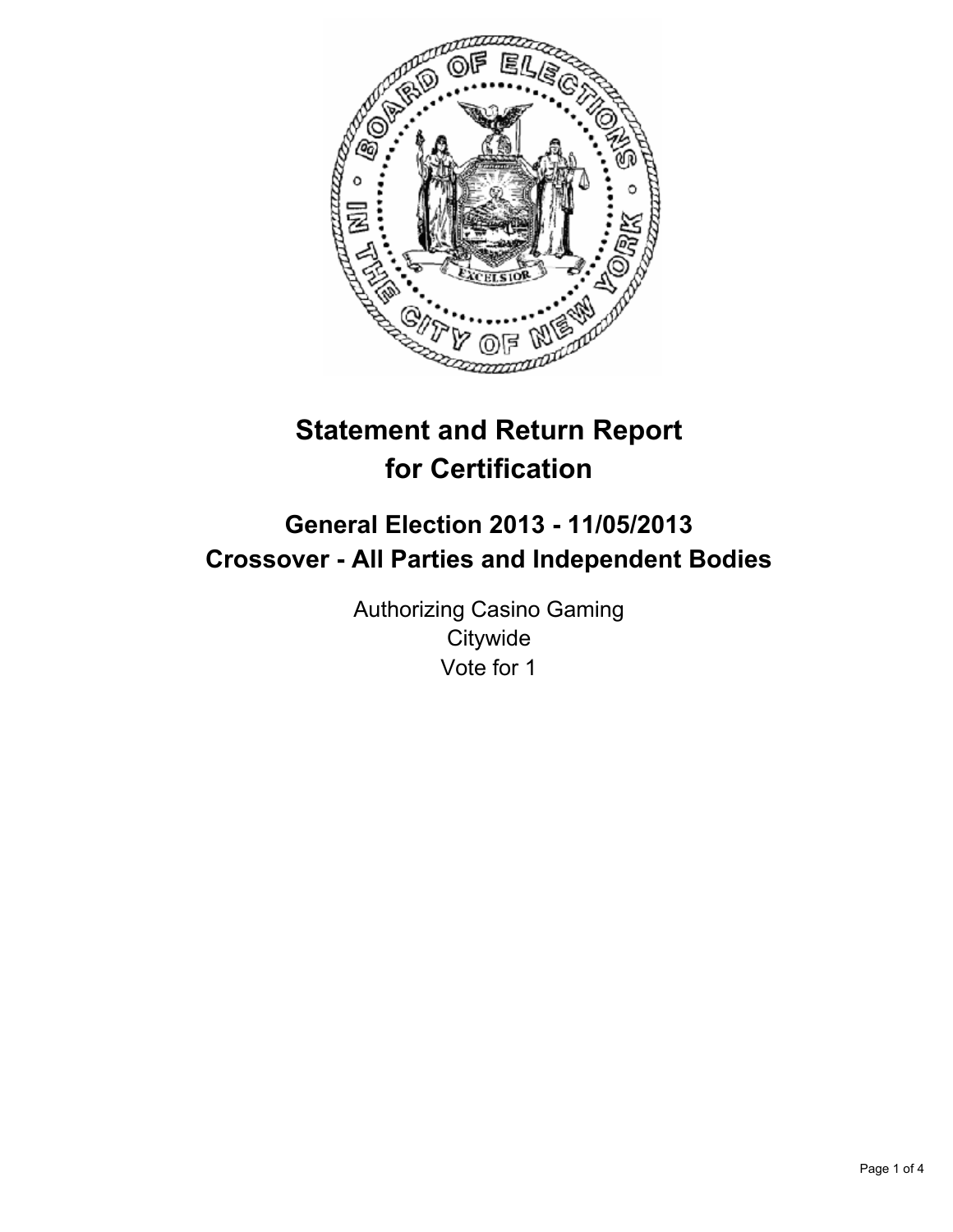

## **New York County**

| <b>PUBLIC COUNTER</b>                                    | 263,833     |
|----------------------------------------------------------|-------------|
| <b>EMERGENCY</b>                                         | 495         |
| ABSENTEE/MILITARY                                        | 7,993       |
| FEDERAL                                                  | 0           |
| <b>SPECIAL PRESIDENTIAL</b>                              | $\mathbf 0$ |
| <b>AFFIDAVIT</b>                                         | 3,153       |
| <b>Total Ballots</b>                                     | 275,474     |
| Less - Inapplicable Federal/Special Presidential Ballots | 0           |
| <b>Total Applicable Ballots</b>                          | 275,474     |
| <b>YES</b>                                               | 105,802     |
| <b>NO</b>                                                | 106,668     |
| <b>Total Votes</b>                                       | 212,470     |
| Unrecorded                                               | 63,004      |

#### **Bronx County**

| <b>PUBLIC COUNTER</b>                                    | 137,408 |
|----------------------------------------------------------|---------|
| <b>EMERGENCY</b>                                         | 450     |
| ABSENTEE/MILITARY                                        | 3,319   |
| <b>FEDERAL</b>                                           | 0       |
| SPECIAL PRESIDENTIAL                                     | 0       |
| AFFIDAVIT                                                | 2,048   |
| <b>Total Ballots</b>                                     | 143,225 |
| Less - Inapplicable Federal/Special Presidential Ballots | 0       |
| <b>Total Applicable Ballots</b>                          | 143,225 |
| <b>YES</b>                                               | 67,508  |
| <b>NO</b>                                                | 24,870  |
| <b>Total Votes</b>                                       | 92,378  |
| Unrecorded                                               | 50,847  |

## **Kings County**

| <b>PUBLIC COUNTER</b>                                    | 332,720 |
|----------------------------------------------------------|---------|
| <b>EMERGENCY</b>                                         | 1,353   |
| ABSENTEE/MILITARY                                        | 6,865   |
| <b>FEDERAL</b>                                           | 0       |
| SPECIAL PRESIDENTIAL                                     | 0       |
| AFFIDAVIT                                                | 4,660   |
| <b>Total Ballots</b>                                     | 345,598 |
| Less - Inapplicable Federal/Special Presidential Ballots | 0       |
| <b>Total Applicable Ballots</b>                          | 345,598 |
| <b>YES</b>                                               | 134,541 |
| <b>NO</b>                                                | 101,949 |
| <b>Total Votes</b>                                       | 236,490 |
| Unrecorded                                               | 109.108 |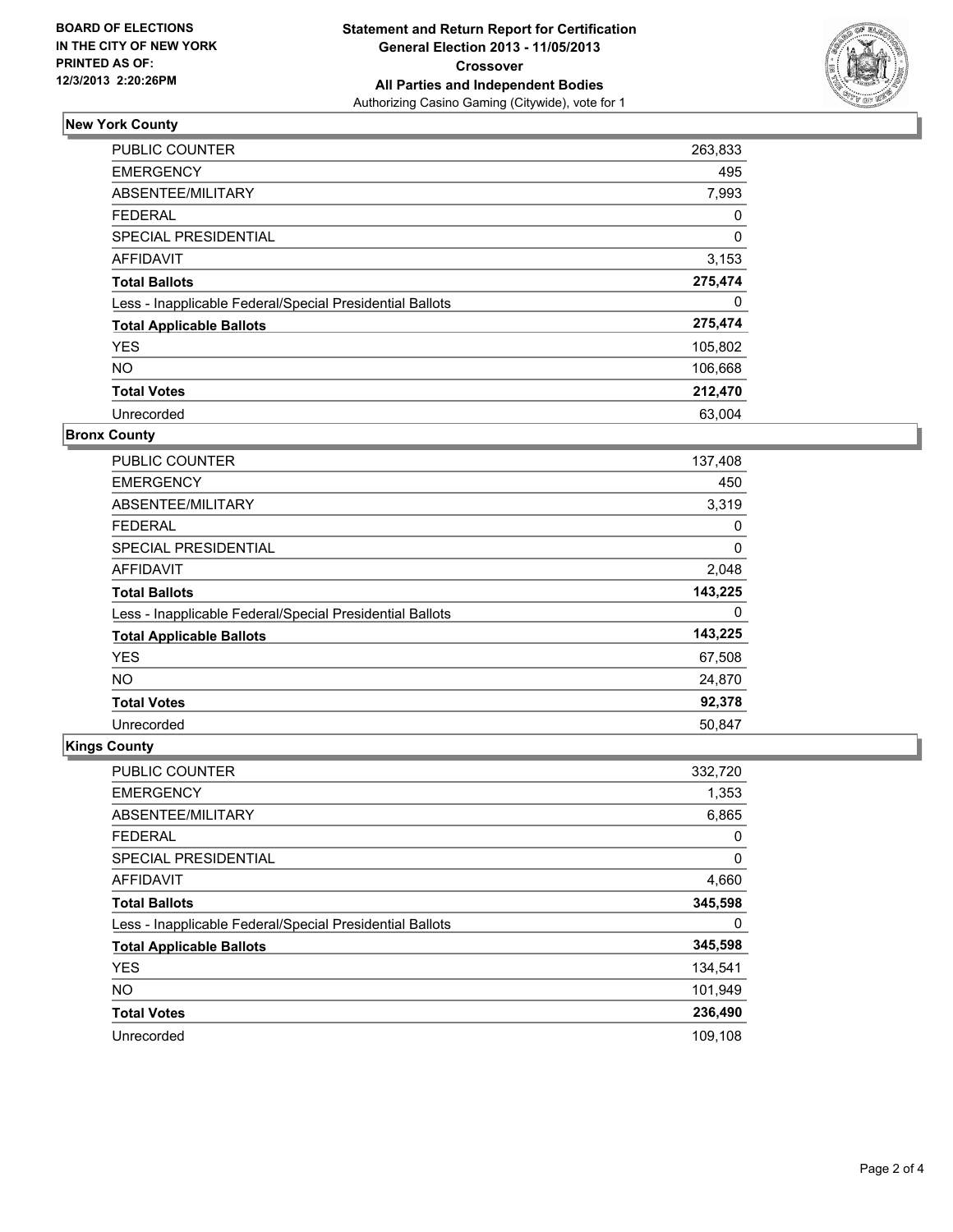

#### **Queens County**

| <b>PUBLIC COUNTER</b>                                    | 251,817 |
|----------------------------------------------------------|---------|
| <b>EMERGENCY</b>                                         | 151     |
| ABSENTEE/MILITARY                                        | 7,776   |
| <b>FEDERAL</b>                                           | 0       |
| <b>SPECIAL PRESIDENTIAL</b>                              | 0       |
| <b>AFFIDAVIT</b>                                         | 2,344   |
| <b>Total Ballots</b>                                     | 262,088 |
| Less - Inapplicable Federal/Special Presidential Ballots | 0       |
| <b>Total Applicable Ballots</b>                          | 262,088 |
| <b>YES</b>                                               | 121,845 |
| NO.                                                      | 68,496  |
| <b>Total Votes</b>                                       | 190,341 |
| Unrecorded                                               | 71,747  |

### **Richmond County**

| <b>PUBLIC COUNTER</b>                                    | 72,119 |
|----------------------------------------------------------|--------|
| <b>EMERGENCY</b>                                         | 7      |
| ABSENTEE/MILITARY                                        | 3,442  |
| <b>FEDERAL</b>                                           | 0      |
| SPECIAL PRESIDENTIAL                                     | 0      |
| <b>AFFIDAVIT</b>                                         | 447    |
| <b>Total Ballots</b>                                     | 76,015 |
| Less - Inapplicable Federal/Special Presidential Ballots | 0      |
| <b>Total Applicable Ballots</b>                          | 76,015 |
| <b>YES</b>                                               | 42,181 |
| <b>NO</b>                                                | 22,327 |
| <b>Total Votes</b>                                       | 64,508 |
| Unrecorded                                               | 11.507 |